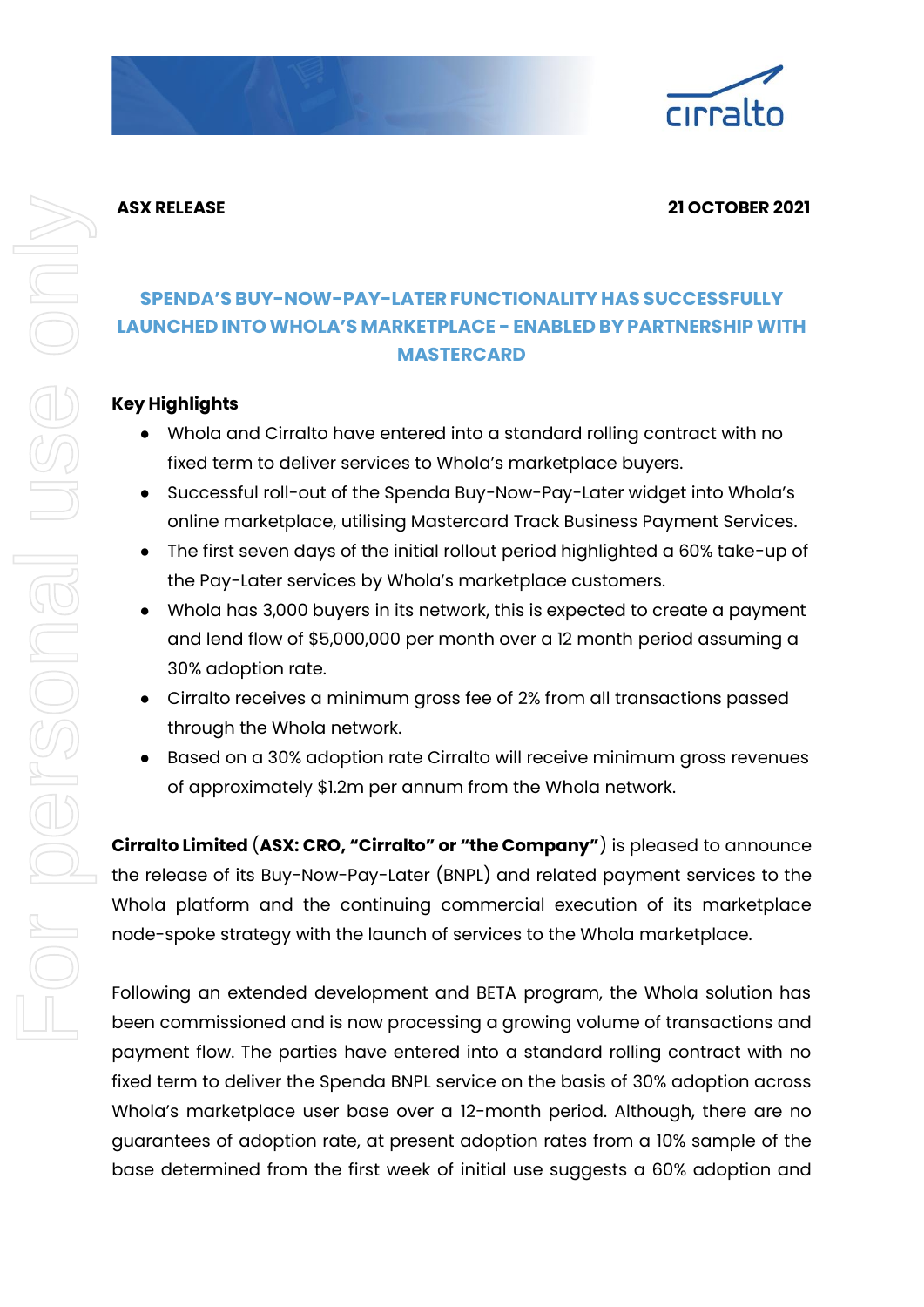

utilisation rate. Cirralto considers the forecasted revenue of \$1.2 million per year expected to be generated under this agreement to be material at this point in time.

The Company is investing in onboarding and regulatory technologies to serve Whola and similar projects to streamline compliance and shorten approval times.

The delivery of the Whola solution also incorporates the commercial scaling of new payment processing and data collaboration with Mastercard and its Track™ Business Payment Service, a partnership designed to offer increased financial control, efficiency and security for buyers and suppliers.

Cirralto, Managing Director Adrian Floate said, *"Whola has established a strong presence in the fashion wholesale trade and we are thrilled to be working with Alice Fitch and her team. The provision of extended credit to Whola's customers will reduce each store's stock risk, lower the cost of capital required to run their businesses and drive their supply chain. We see this partnership as a win-win for Whola and its customers and suppliers."*

Whola, Managing Director Alice Fitch said, "*BNPL really is going to be a game changer for Australian retailers. After 2 years of challenging conditions Whola's customers will now be in a position to ready themselves for a stellar Christmas trade. We're thrilled to bring BNPL to market in partnership with Cirralto.*"

The launch of Cirralto's working capital and payment solutions over the Mastercard platform is a milestone achievement made possible by the continued relationship between the two organisations.

Mastercard's Track Business Payment Service is an innovative, open-loop network that delivers value to both buyers and suppliers by simplifying and automating the set-up and execution of business payments using multiple payment rails and enhancing the exchange of payments-related data. In turn, it enables buyers and suppliers to utilise the best available option to pay and be paid.

Commenting on the program, Adrian Floate, CEO of Cirralto, said "*Since we began working with Mastercard the synergies between our businesses and the shared vision we have for improving business payments has been obvious. Implementing*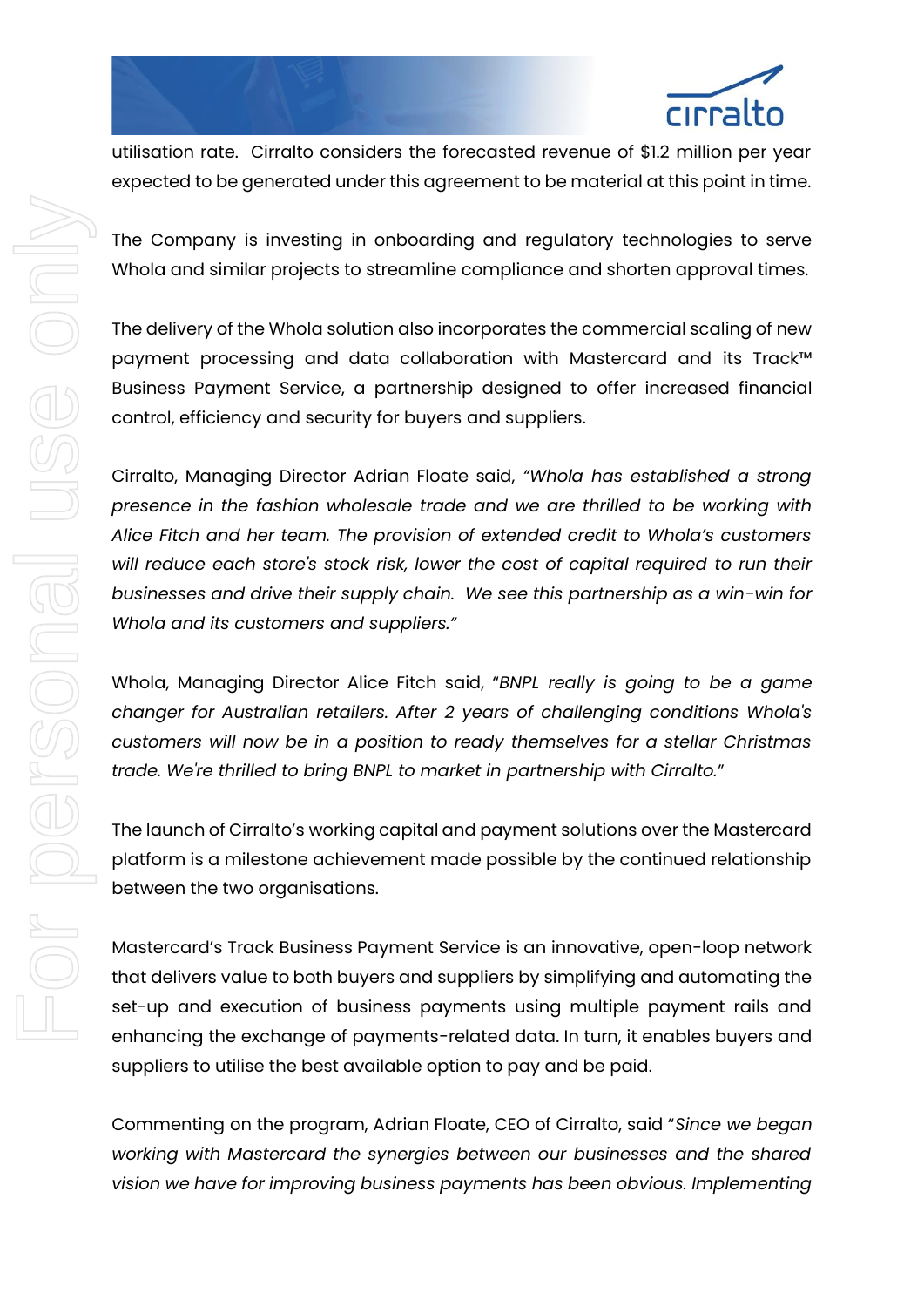

*Mastercard Track Business Payment Service into our payment services means we can offer our customers additional security and enterprise integration.*"

Asha Cugati, Head of Government and Business, Account Management, Australia at Mastercard, added "*As local organisations look to the future following what has been a challenging year, optimising working capital and fostering business growth has never been more important. Mastercard is excited to build on its partnership with Cirralto, leveraging Mastercard's Track platform to increase the velocity with*  which payments and data pass between buyers and suppliers and making it *easier for businesses to do business.*"

- ENDS -

#### **About Whola**

Founded in 2019, Whola Pty Ltd (Whola) is a curated wholesale fashion marketplace serving more than 3,000 retailer customers and connecting them to the best Australian brands in one place. Whola has close to a hundred of Australia's best fast-to-market labels from a core group of manufacturers and suppliers.

# cirralto

#### **About Cirralto**

Cirralto Limited (ASX: CRO) is a transaction services business supplying industries with a broad range of B2B payment services, digital trading software and integrated solutions. Our goal is to convert EFT payments to card payments utilising the BPSP engagement coupled with our payments collaboration framework. Our competitive advantages deliver customers end-to-end e-invoicing integration, rapid ordering, digital trust and automated reconciliation.

Cirralto supplies its customers a recipe of integrated software to create a vertical market standard operating environment (SOE) that enables the effective and seamless transfer of data from multiple, disparate software systems in one standardised technology solution, such as SpendaRetail. Cirralto has licensing